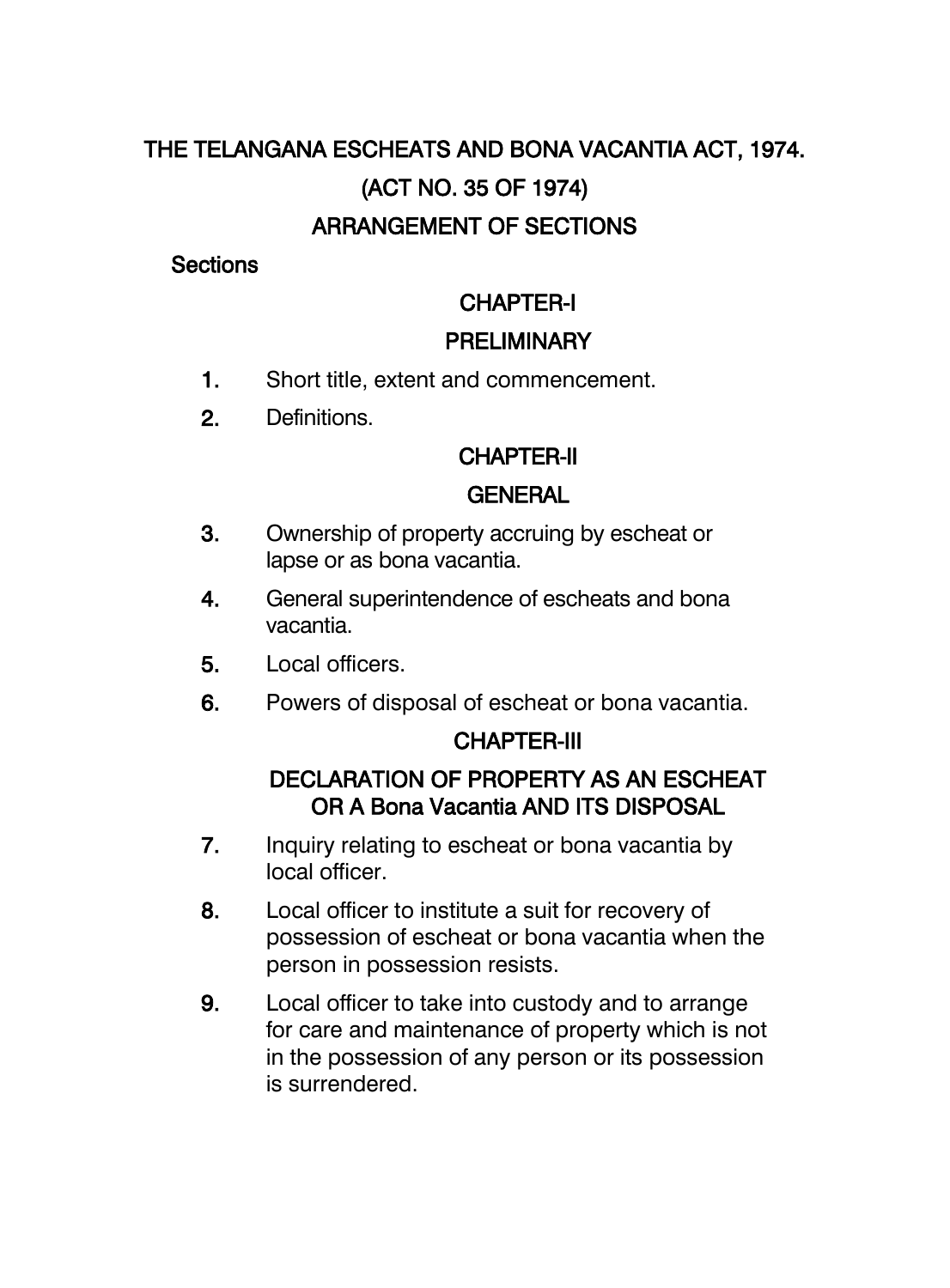- 10. Disposal by local officer of property in certain cases.
- 11. Procedure for declaring property to be escheat or bona vacantia.
- 12. Publication of declaration.
- 13. Immovable property escheated to Government not to be sold until twelve years after such escheat.

#### CHAPTER-IV

### MOVABLE PROPERTY FOUND IN A PUBLIC PLACE.

14. Disposal of movable property found in a public place.

## CHAPTER-V

#### **MISCELLANEOUS**

- 15. Delegation of power.
- 16. Power to make rules.
- 17. Repeal and saving.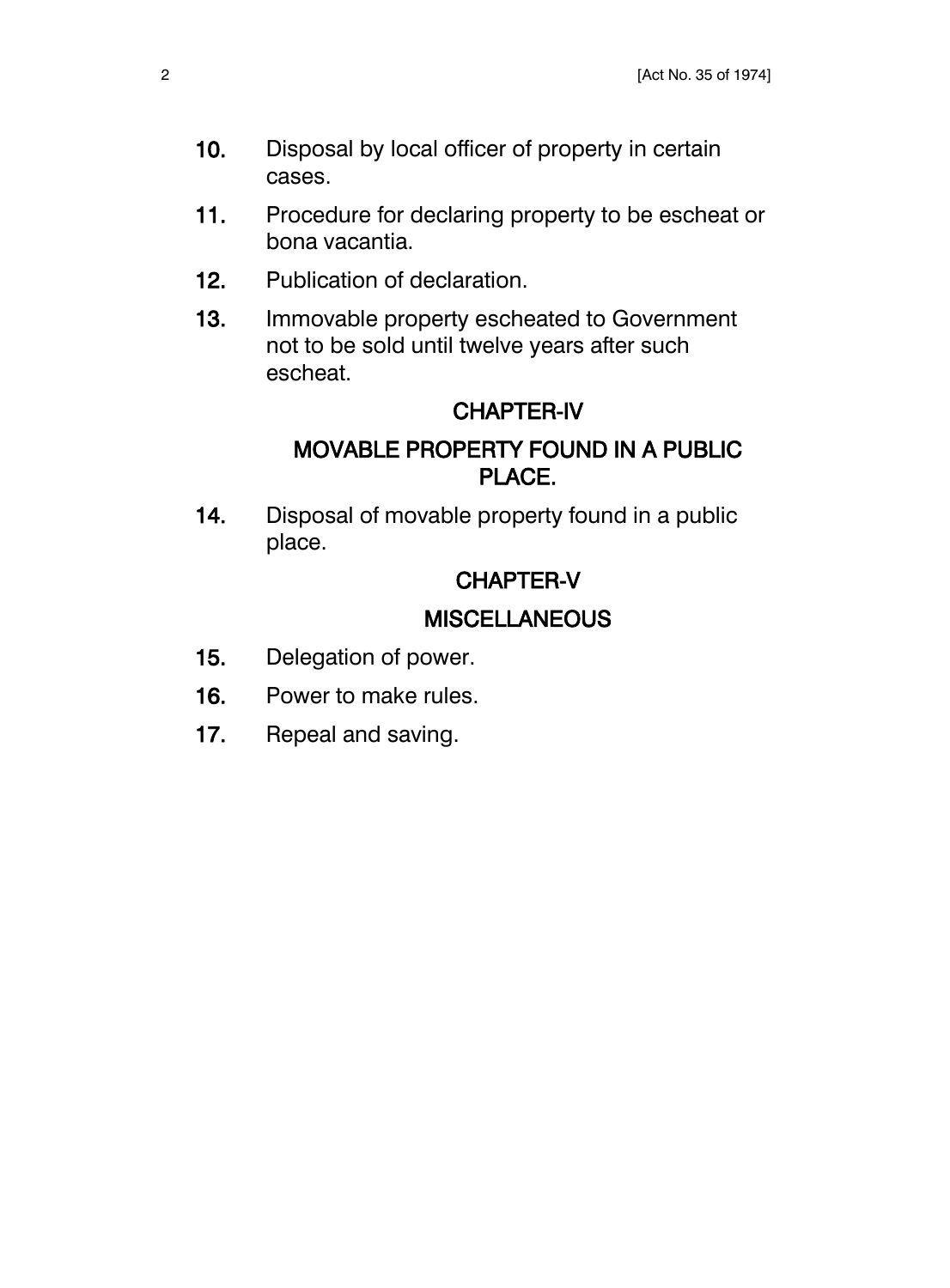## THE TELANGANA ESCHEATS AND BONA VACANTIA ACT, 1974. 1

### ACT No. 35 OF 1974.

### CHAPTER-I **PRELIMINARY**

1.  $(1)$  This Act may be called the <sup>2</sup>Telangana Escheats Short title, extent and Bona Vacantia Act, 1974. and

commencement.

(2) It extends to the whole of the  $2$ State of Telangana.

(3) It shall come into force on such date as the Government may, by notification, appoint.

2. In this Act, unless the context otherwise requires,- Definitions.

(i) "bona vacantia" includes any property, situated in the State, of which there is no rightful owner, but does not include an escheat or any movable property found in a public place;

(ii) "competent authority" means the chief controlling authority specified in section 4;

(iii) "court" means any civil court of competent jurisdiction;

 $\overline{\phantom{a}}$ 

<sup>1.</sup> The Andhra Pradesh Escheats and Bona Vacantia Act, 1974 received the assent of the Governor on 07.09.1974. The said Act in force in the combined State, as on 02.06.2014, has been adapted to the State of Telangana, under section 101 of the Andhra Pradesh Reorganisation Act, 2014 (Central Act 6 of 2014) vide. the Telangana Adaptation of Laws Order, 2016, issued in G.O.Ms.No.45, Law (F) Department, dated 01.06.2016.

<sup>2.</sup> Substituted by G.O.Ms.No.45, Law (F) Department, Dated 01.06.2016.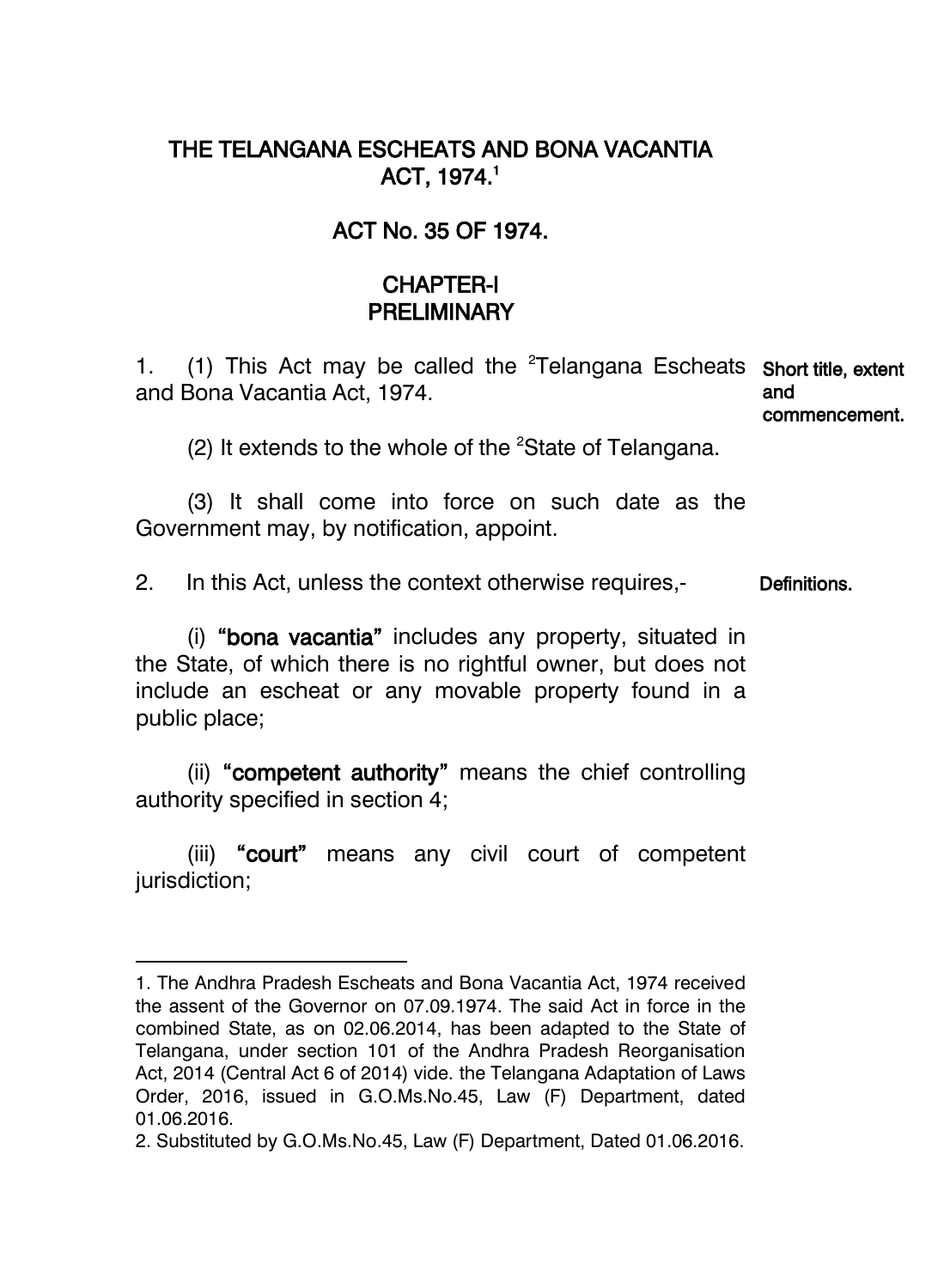(iv) "escheat" means any property the owner of which dies intestate and without leaving legal heir;

(v) "Government" means the State Government;

(vi) "local officer" means the officer appointed under section 5;

(vii) "notification" means a notification published in the <sup>3</sup>Telangana Gazette; and the word "notified" shall be construed accordingly;

(viii) "prescribed" means prescribed by rules made by the Government under this Act.

## CHAPTER-II **GENERAL**

Ownership of property accruing by escheat or lapse or as bona vacantia.

**General** superintendence of escheats and bona vacantia.

l

3. All property situated in the State, which is vested in the State by escheat or lapse or as bona vacantia for want of a rightful owner, shall belong to the Government and the Government shall be the owner of all such property.

4. Subject to the general or special orders of the Government, the general superintendence of all escheat and bona vacantia shall be vested in the Board of Revenue or in such other officer or authority as may be empowered by the Government in this behalf, who shall be the chief controlling authority in all matters connected with the administration of escheats and bona vacantia under this Act.

5. (1) The Government may, by notification, appoint the District Collector or such other officers as they may deem fit, to be the local officers for each district, to exercise the powers and perform the functions assigned by or under this Local officers.

<sup>3.</sup> Substituted by G.O.Ms.No.45, Law (F) Department, Dated 01.06.2016.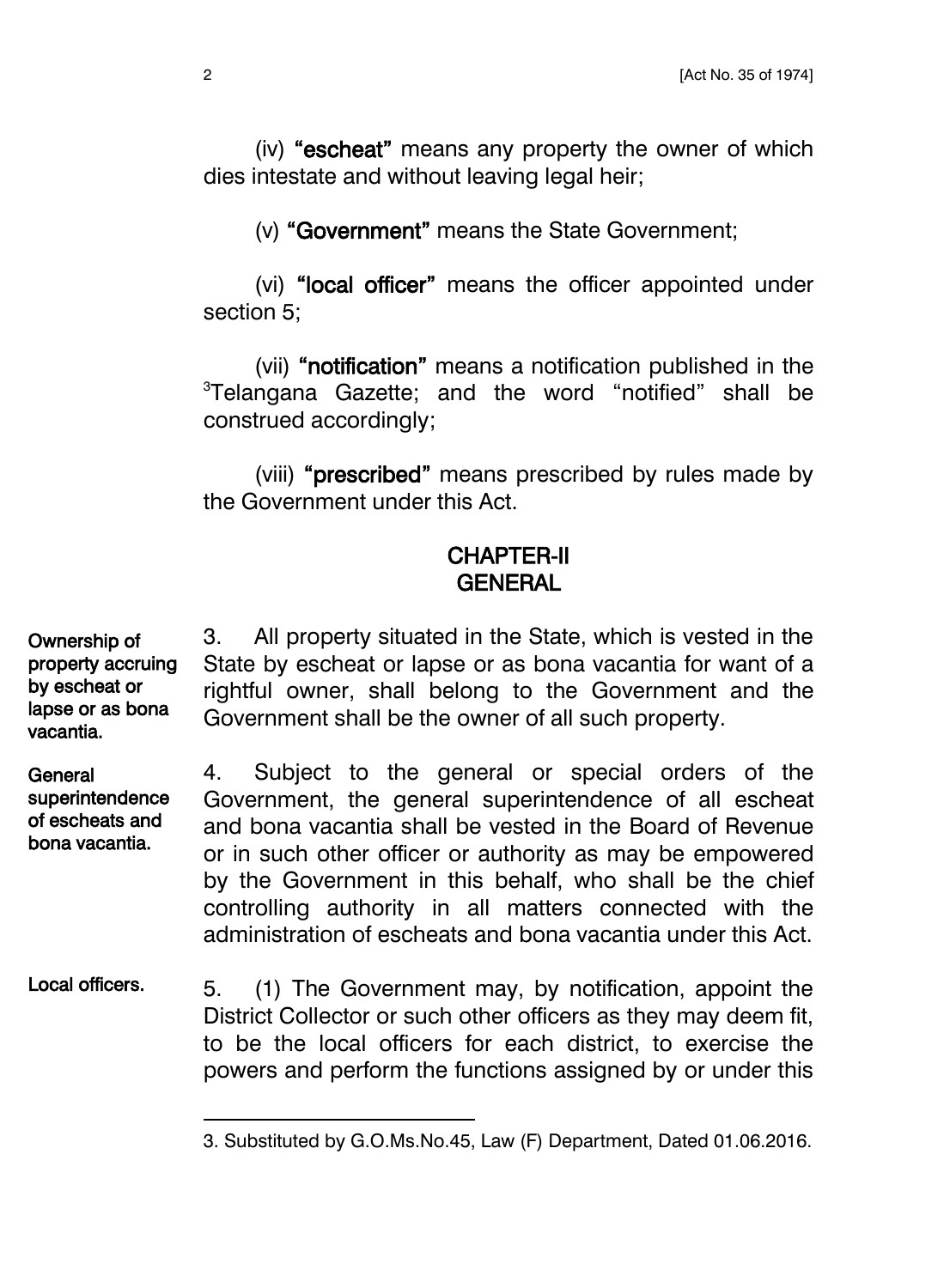Act, subject to the general control and directions of the competent authority.

(2) The Government may, by notification, appoint such number of other officers as may be necessary for the purposes of this Act, to assist the local officer.

6. (1) Save as otherwise provided in this Act, an escheat Powers of or a bona vacantia may be disposed of-

disposal of escheat or bona vacantia.

(a) by the Government irrespective of its value;

(b) by the competent authority, where its value does not exceed ten thousand rupees;

(c) by the local officer, where its value does not exceed two thousand rupees;

(2) The power to dispose of an escheat or bona vacantia under sub-section (1) shall include the powers,-

(i) to decide whether the claim of the Government should be asserted and the property taken into custody;

(ii) to make equitable disposition of property which devolves by escheat;

(iii) to take charge of the property to which the claim of the Government has been asserted and to arrange for its care and maintenance during the period when it is in their custody.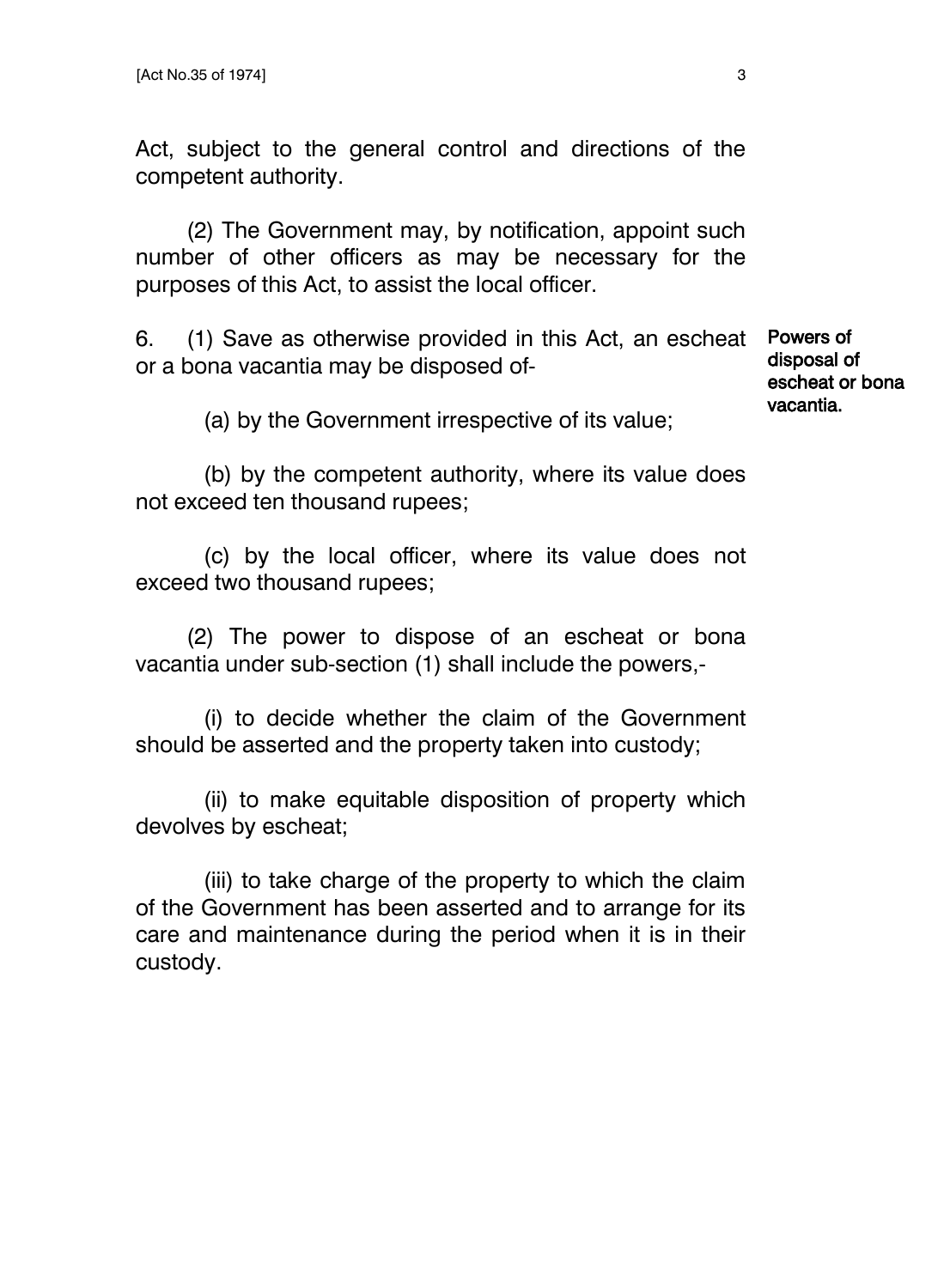#### CHAPTER-III DECLARATION OF PROPERTY AS AN ESCHEAT OR A Bona Vacantia AND ITS DISPOSAL

Inquiry relating to escheat or bona vacantia by local officer.

7. Whenever the local officer receives information from any source that any property of the nature of an escheat or a bona vacantia is situated or lying within his jurisdiction, he shall cause an inquiry to be made in respect thereof.

Local officer to institute a suit for recovery of possession of escheat or bona vacantia when the person in possession resists.

8. (1) Where, as a result of the inquiry under section 7, the local officer is satisfied that the property of the nature of an escheat or a bona vacantia is in the possession of a person who has no authority to claim it and if such person resists to surrender such possession on demand, the local officer may, after obtaining the sanction of the competent authority, institute a suit in a court for declaration of the Government's right to the property and for recovery of possession of such property.

(2) Where the court has declared that the property is an escheat or a bona vacantia, the local officer shall obtain the possession thereof through the court and manage it or dispose it of in such manner as may be prescribed.

Local officer to take into custody and to arrange for care and maintenance of property which is not in the possession of any person or its possession is surrendered.

9. Where the property of the nature of an escheat or a bona vacantia is not in the possession of any person or where the person in possession surrenders such possession when demanded, the local officer shall take the property into his custody and arrange for its care and maintenance until the claim is settled under section 11.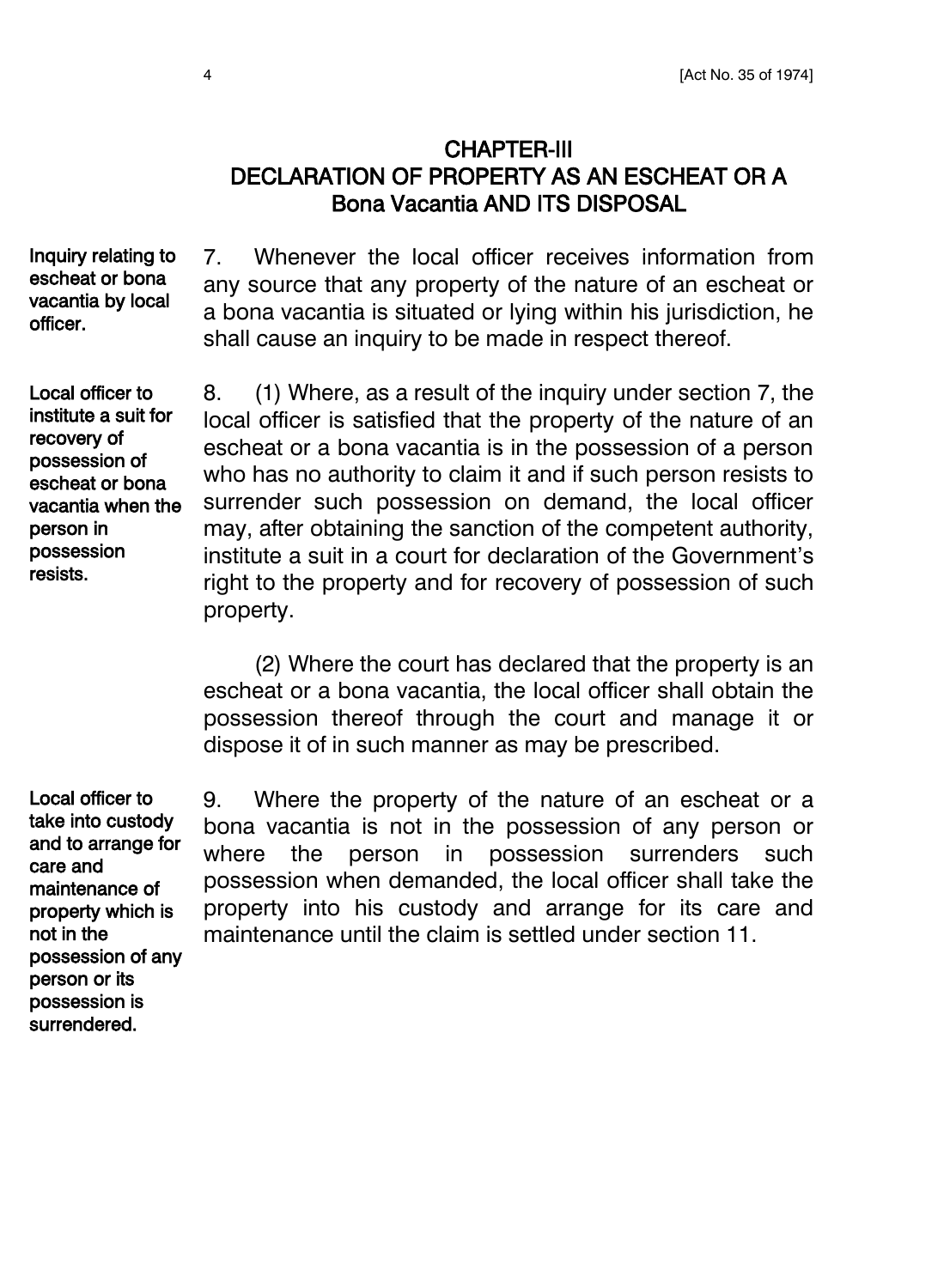10. (1) The local officer shall prepare on the site and in the presence of not less than five respectable persons of the locality, an inventory of the property taken into his custody under section 9 and forthwith send a report in the prescribed form to the competent authority, together with a copy of the inventory.

(2) Where such property is an immovable property, the leasehold, right thereof shall be sold by public auction by such revenue authority and after following such procedure as may be prescribed and the sale proceeds shall be held in deposit, after deducting therefrom the expenses of the sale.

(3) (a) Where the property taken into custody under section 9, or any part thereof is perishable or involves considerable expenditure for its protection or for any other reason the immediate sale thereof is considered expedient by the local officer, he may for reasons to be recorded in writing, order the disposal of the property or part thereof by public auction in the manner prescribed, the sale proceeds being held in deposit, after deducting therefrom the expenses of the sale.

(b) Where the property taken into custody under section 9 is movable property of the value not exceeding fifty rupees, the local officer shall cause it to be sold by public auction in the manner prescribed, and credit the sale proceeds thereof to the Government.

11. (1) As soon as may be after the property is taken into his custody under section 9, the local officer shall publish a notice in such manner as may be prescribed, calling upon the persons who may have any claim to such property to prefer their claims to such property in the prescribed form within three months from the date of publication of the notice.

Procedure for declaring property to be escheat or bona vacantia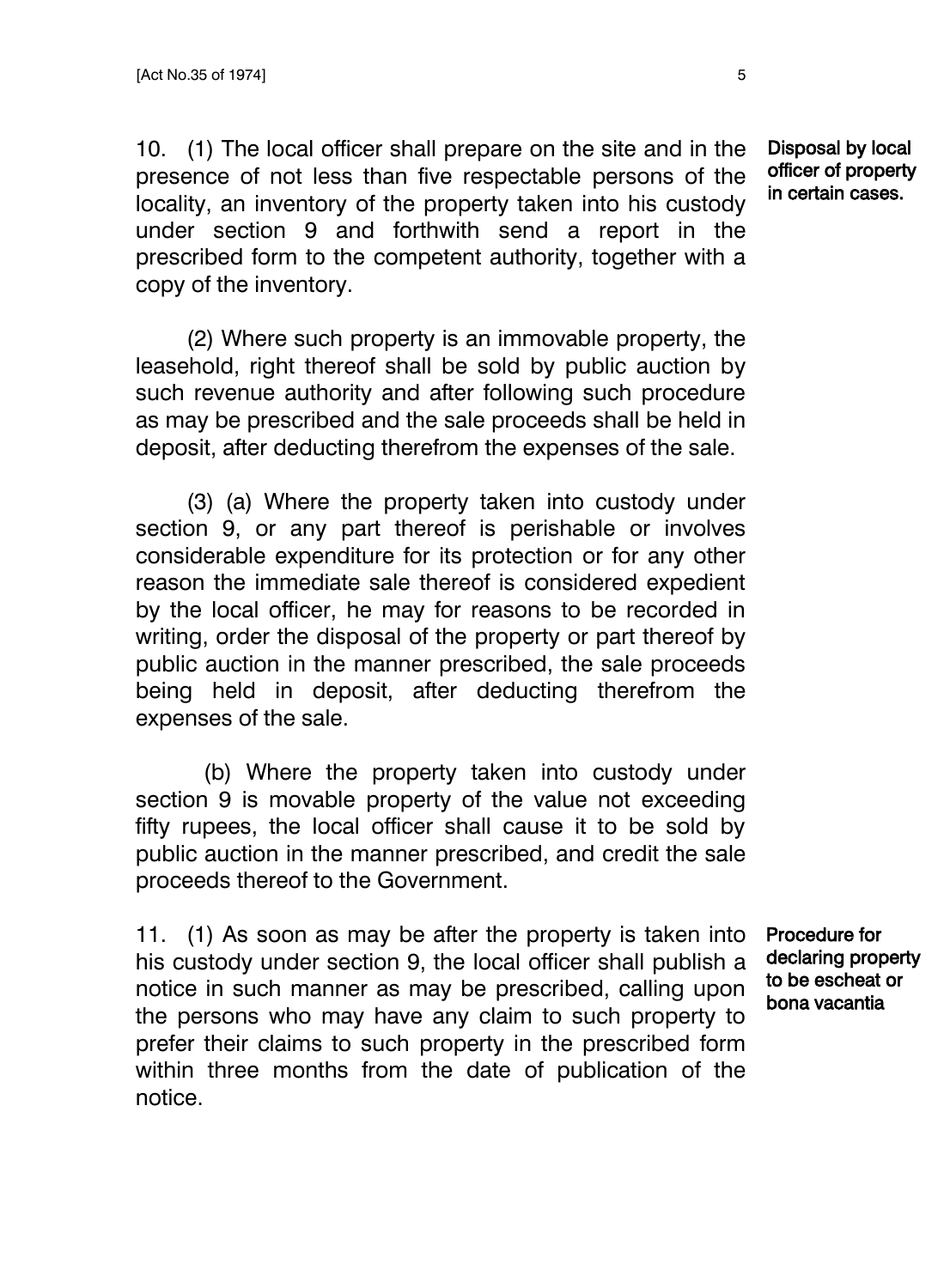6 [Act No. 35 of 1974]

(2) If no claim is preferred within the said period of three months, the local officer shall declare the property in respect of which the notice is published under sub-section (1) to be an escheat or a bona vacantia, as the case may be, and dispose it of in such manner as may be prescribed.

(3) (a) If any person prefers a claim within the said period of three months, the local officer shall refer the claim to the court for its decision as to whether or not the person making the claim is entitled to the property; and the court shall, after giving a notice to the local officer and to the claimant, decide the reference, as if it were a suit;

(b) Where the court decides that the property taken into custody under section 9 or any part thereof rightfully belongs to the claimant, the local officer shall deliver the same to him; and where the court decides that it does not belong to the claimant' the court shall declare the property to be an escheat or a bona vacantia as the case may be.

12. As soon as a declaration is made by the local officer under sub-section (2) of section II or by the court under clause (b) of sub-section (3) of that section, the local officer shall publish a notification thereof in the <sup>4</sup>Telangana Gazette and in a local newspaper of the district where the property is situated or lies, and shall also cause an announcement of the declaration to be made by beat of drum in the village in which the property is situated or lies. Publication of declaration.

Immovable property escheated to Government not to be sold until twelve years after such escheat.

l

13. Notwithstanding anything in this Act, no immovable property which is declared escheat or bona vacantia shall ordinarily be alienated by sale or grant until it has been in the possession of the Government for twelve years.

<sup>4.</sup> Substituted by G.O.Ms.No.45, Law (F) Department, Dated 01.06.2016.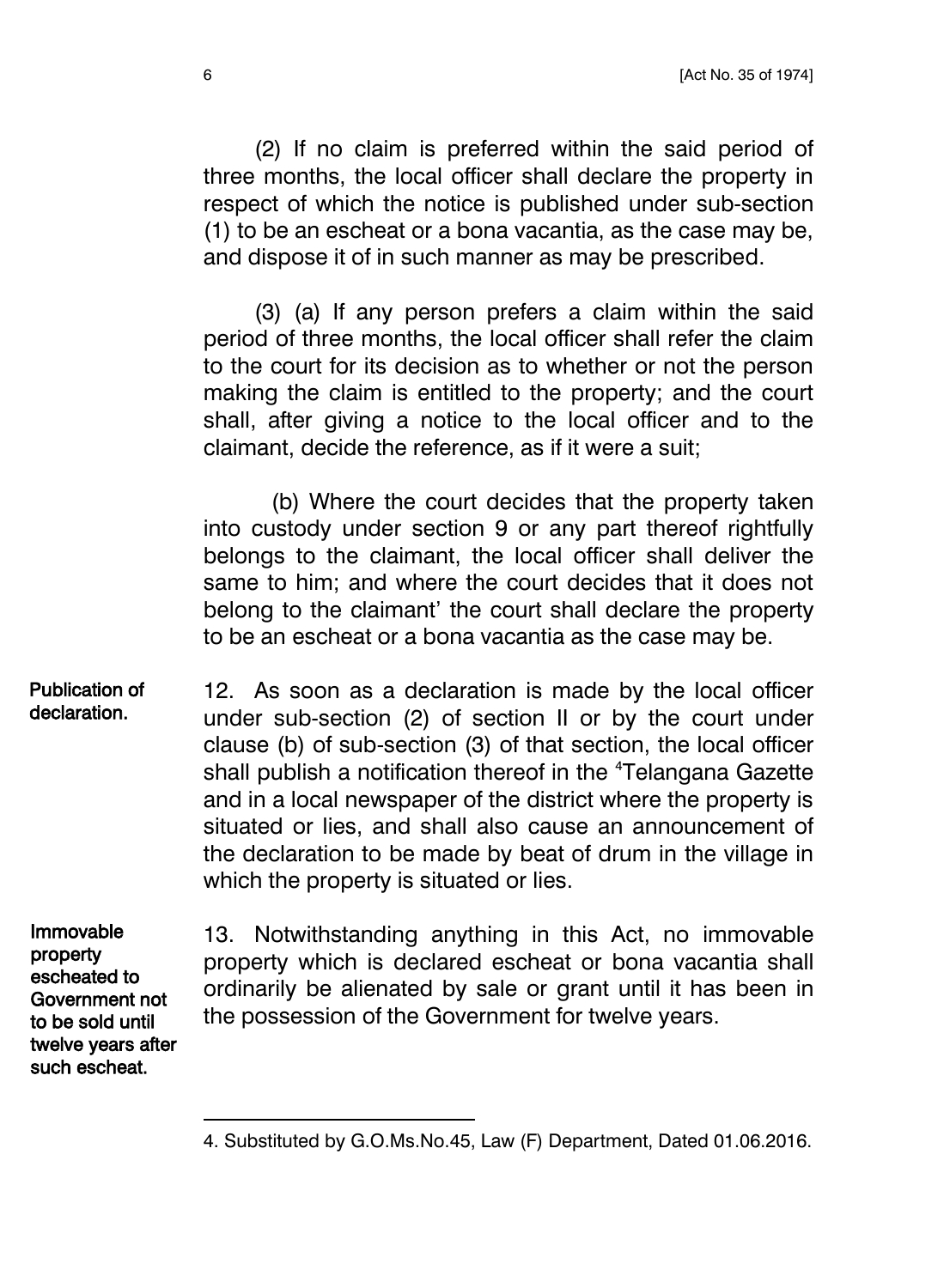#### CHAPTER-IV MOVABLE PROPERTY FOUND IN A PUBLIC PLACE.

14. (1) Any movable property which is found in a public place, and the owner of which is not known, shall be the property of the finder as against everyone except the true owner. Disposal of place.

(2) If, the finder so desires he may handover, any movable property so found, to the officer incharge of the nearest police station who shall retain the same in his custody and shall at once furnish a report regarding such property together with an inventory thereof to the Chief Metropolitan Magistrate in the metropolitan area of Hyderabad and elsewhere, to the Judicial Magistrate of the first class having jurisdiction.

(3) On receipt of a report under sub-section (2), the Magistrate concerned shall make such order as he thinks fit respecting the disposal of such property or the delivery of such property to the person entitled to the possession thereof as if it were a property taken over by the Police under section 51 of the Code of Criminal Procedure, 1973.

Explanation.- For purposes of this section, the term moveable property does not include the treasure as defined in clause (b) of section 3 of the Indian Treasure Trove Act, 1878.

### CHAPTER-V **MISCELLANEOUS**

15. Notwithstanding anything in this Act, the Government Delegation of may delegate their power to dispose of property under section 6 to the competent authority or to any officer not below the rank of a Collector. power.

movable property found in a public

Central Act 2 of 1974.

Central Act 6 of 1878.